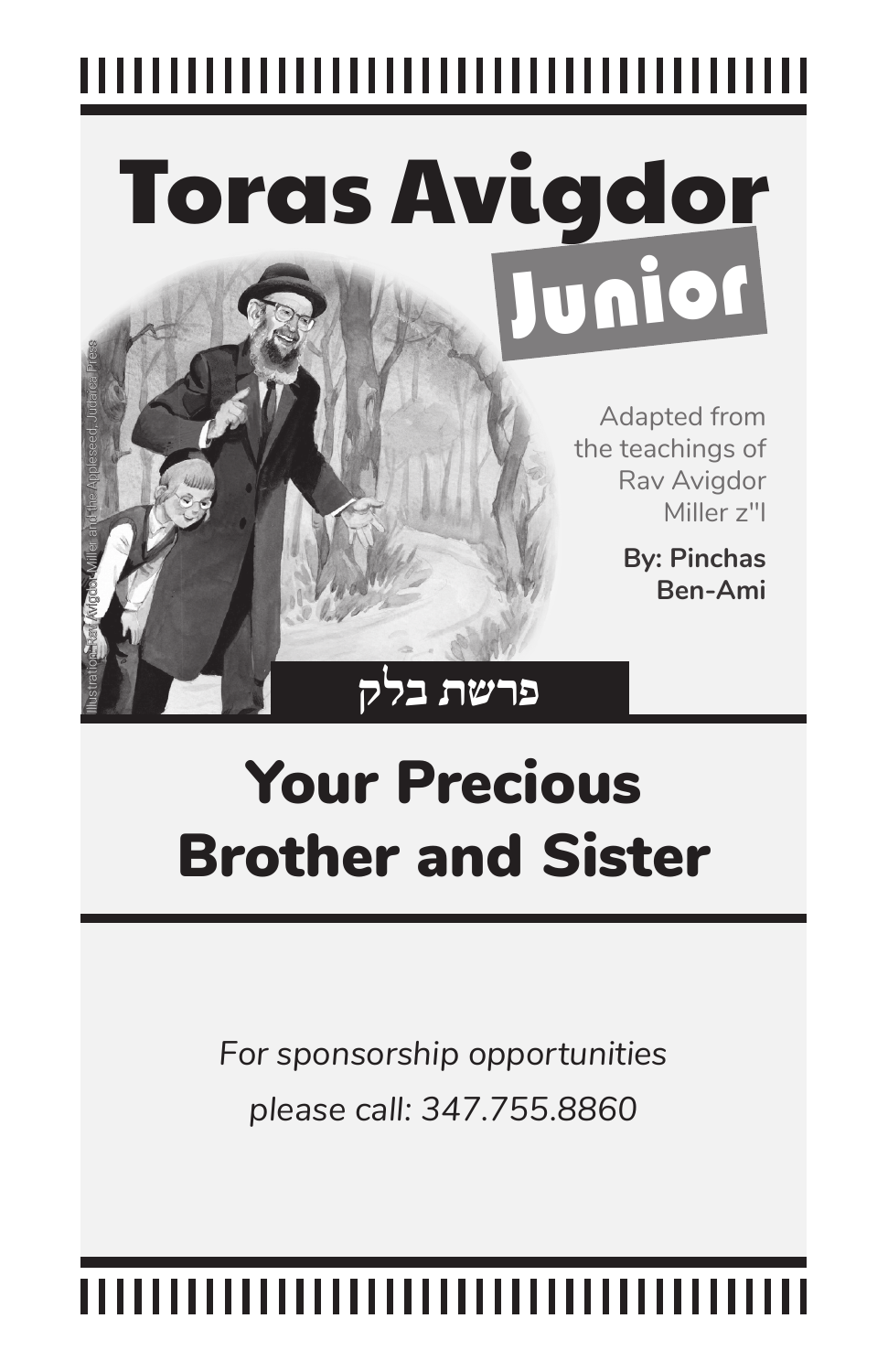#### Parshas Balak **Your Precious Brother and Sister**

Did you ever see a little boy counting jelly beans? I once saw a mother tell her little boy that he could have three jelly beans. His face lit up! It took him two whole minutes to choose the colors he wanted. Each one was a big decision: "One! And two! And three!" Three jelly beans! To a child there is nothing as exciting as counting candy.

Even when we get a little older, we still love counting, only that we count other things. Maybe dollar bills, or even hundred dollar bills. All our lives we're counting the things that are important to us.

Now, did you ever hear of Ezra Hasofer? Today we call someone who writes sifrei Torah for a living a "*sofer*." But Ezra was called by this name for a different reason. The word סופר means to count. The Gemara says that Ezra was called "the Sofer" because he counted each letter in the Torah.

The Torah was so precious to him that he sat and counted each letter! "Ah, another *ois* in the Torah! Another letter!" Each letter was a treasure to count because it was the words of Hashem. Each of those letters came from Hashem's mouth!

If someone is always counting something, that means it is really important to him.

Now that we learned what it means to count, we can understand a passuk in this week's parshah. מי מנה עפר יעקב. It means "Who can possibly count the many children of Yaakov? It's like trying to count the sands of the earth! Nobody can count so many Jews!"

This *passuk* is said as part of a *nevuah* by Bilam. In the future, there will be so many B'nei Yisroel that it will be impossible to count them. Even now, *baruch Hashem*, our nation is growing bigger and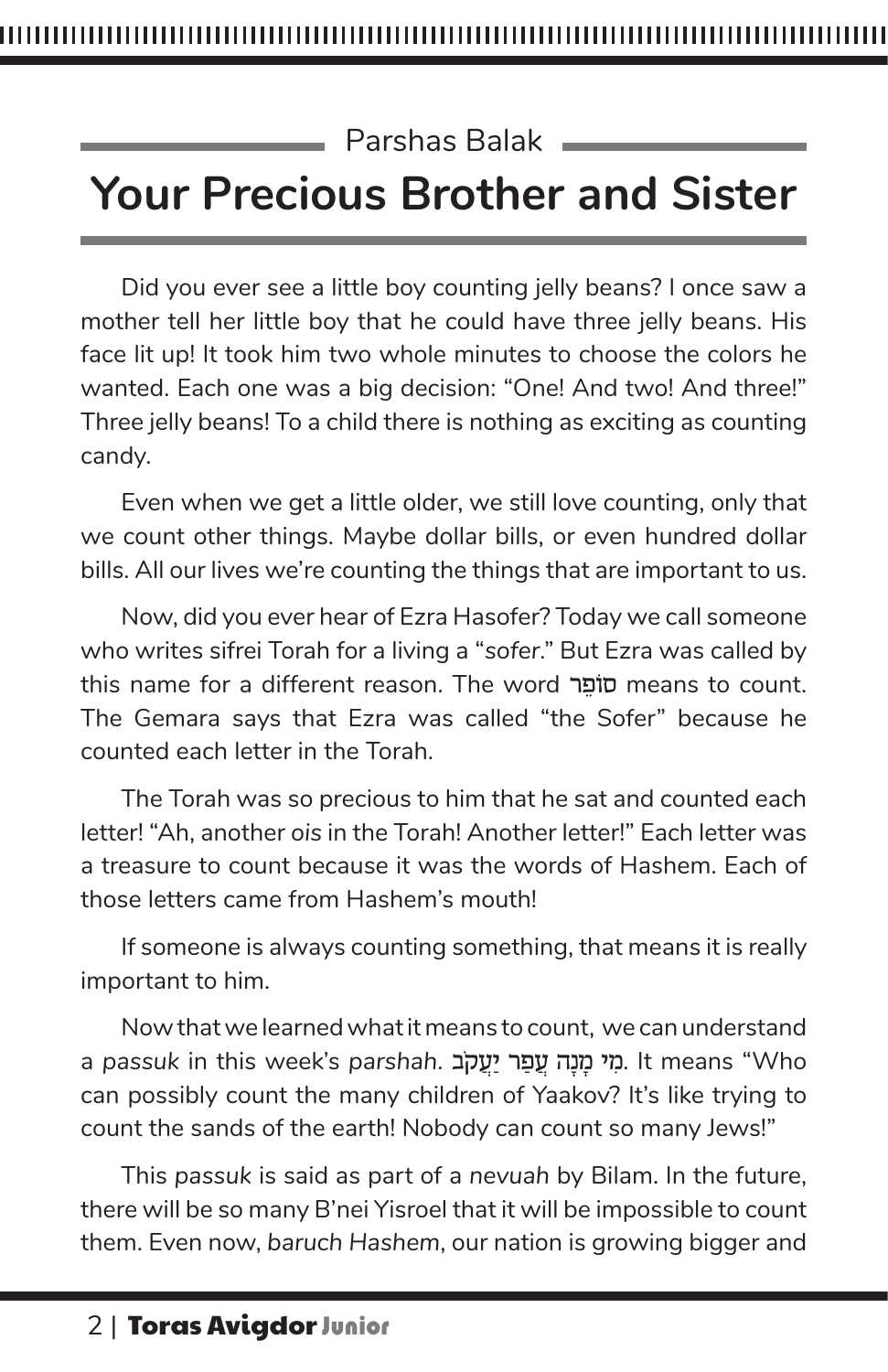bigger every day, and it's very hard to count the Am Yisroel.

But actually we know that "Someone" does count us. We find that Hashem counts the B'nei Yisroel many times in the Chumash, and now we know the reason.

Hashem loves us so much that He simply can't stop counting us! Every Jewish child is like a treasure to Hashem. If you think your little sister gets excited over jelly beans, or your big brother gets excited about counting dollar bills, that's nothing compared to Hashem's excitement over every Yid!

Hashem counts us over and over again. "Ah! Another Yid! Ah! Another one!" He's so excited over each one of us. Whether you're a smiley person or a serious one, whether you're tall or short, smart or just average, there's no difference to Hashem. He's counting you because He loves you more than anything else in the world!

Hashem loves every single Jew no matter what! And that's why He's always counting us. You don't hear Him, but He's counting us one by one all the time.

"Here's my Chaim'll, that's one! And